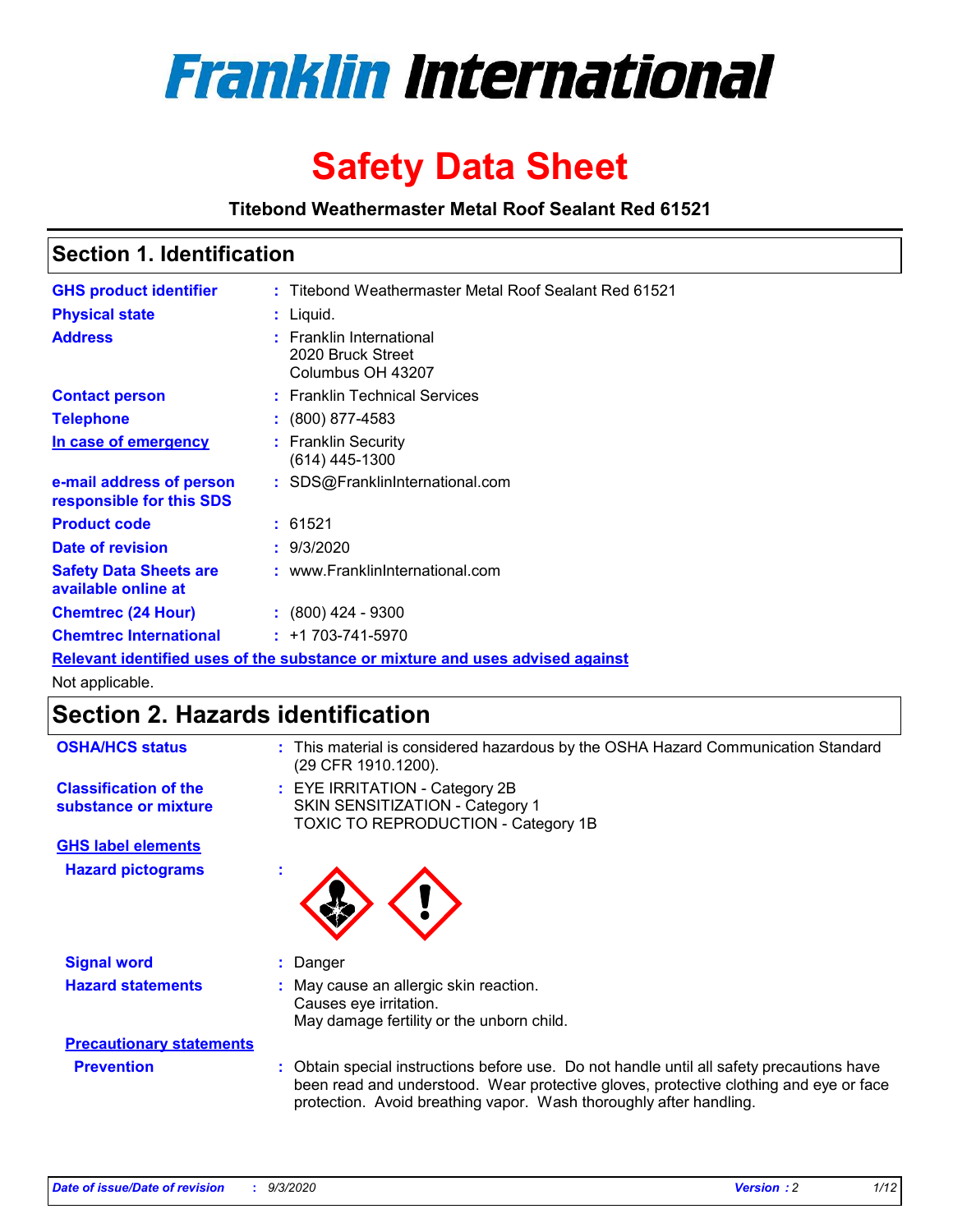### **Section 2. Hazards identification**

| <b>Response</b>                            | : IF exposed or concerned: Get medical advice or attention. Wash contaminated clothing<br>before reuse. IF ON SKIN: Wash with plenty of water. IF IN EYES: Rinse cautiously<br>with water for several minutes. Remove contact lenses, if present and easy to do.<br>Continue rinsing. If eye irritation persists: Get medical advice or attention. |
|--------------------------------------------|----------------------------------------------------------------------------------------------------------------------------------------------------------------------------------------------------------------------------------------------------------------------------------------------------------------------------------------------------|
| <b>Storage</b>                             | : Store locked up.                                                                                                                                                                                                                                                                                                                                 |
| <b>Disposal</b>                            | : Dispose of contents and container in accordance with all local, regional, national and<br>international regulations.                                                                                                                                                                                                                             |
| <b>Hazards not otherwise</b><br>classified | : Product generates methanol during cure.                                                                                                                                                                                                                                                                                                          |

## **Section 3. Composition/information on ingredients**

| <b>Substance/mixture</b> | $:$ Mixture |
|--------------------------|-------------|
|                          |             |

| <b>Ingredient name</b>       | 70    | <b>CAS number</b> |
|------------------------------|-------|-------------------|
| 3-aminopropyltriethoxysilane | ≤3    | 919-30-2          |
| Dibutyltin dilaurate         | .≤0.3 | 77-58-7           |

Any concentration shown as a range is to protect confidentiality or is due to batch variation.

**There are no additional ingredients present which, within the current knowledge of the supplier and in the concentrations applicable, are classified as hazardous to health or the environment and hence require reporting in this section.**

**Occupational exposure limits, if available, are listed in Section 8.**

### **Section 4. First aid measures**

| <b>Description of necessary first aid measures</b> |                                                                                                                                                                                                                                                                                                                                                                                                                                                                                                                                                                                                                                                                                                                                                                           |
|----------------------------------------------------|---------------------------------------------------------------------------------------------------------------------------------------------------------------------------------------------------------------------------------------------------------------------------------------------------------------------------------------------------------------------------------------------------------------------------------------------------------------------------------------------------------------------------------------------------------------------------------------------------------------------------------------------------------------------------------------------------------------------------------------------------------------------------|
| <b>Eye contact</b>                                 | : Immediately flush eyes with plenty of water, occasionally lifting the upper and lower<br>eyelids. Check for and remove any contact lenses. Continue to rinse for at least 10<br>minutes. If irritation persists, get medical attention.                                                                                                                                                                                                                                                                                                                                                                                                                                                                                                                                 |
| <b>Inhalation</b>                                  | : Remove victim to fresh air and keep at rest in a position comfortable for breathing. If<br>not breathing, if breathing is irregular or if respiratory arrest occurs, provide artificial<br>respiration or oxygen by trained personnel. It may be dangerous to the person providing<br>aid to give mouth-to-mouth resuscitation. Get medical attention. If unconscious, place<br>in recovery position and get medical attention immediately. Maintain an open airway.<br>Loosen tight clothing such as a collar, tie, belt or waistband. In case of inhalation of<br>decomposition products in a fire, symptoms may be delayed. The exposed person may<br>need to be kept under medical surveillance for 48 hours.                                                       |
| <b>Skin contact</b>                                | : Wash with plenty of soap and water. Remove contaminated clothing and shoes. Wash<br>contaminated clothing thoroughly with water before removing it, or wear gloves.<br>Continue to rinse for at least 10 minutes. Get medical attention. In the event of any<br>complaints or symptoms, avoid further exposure. Wash clothing before reuse. Clean<br>shoes thoroughly before reuse.                                                                                                                                                                                                                                                                                                                                                                                     |
| <b>Ingestion</b>                                   | : Wash out mouth with water. Remove dentures if any. Remove victim to fresh air and<br>keep at rest in a position comfortable for breathing. If material has been swallowed and<br>the exposed person is conscious, give small quantities of water to drink. Stop if the<br>exposed person feels sick as vomiting may be dangerous. Do not induce vomiting<br>unless directed to do so by medical personnel. If vomiting occurs, the head should be<br>kept low so that vomit does not enter the lungs. Get medical attention. Never give<br>anything by mouth to an unconscious person. If unconscious, place in recovery position<br>and get medical attention immediately. Maintain an open airway. Loosen tight clothing<br>such as a collar, tie, belt or waistband. |
| Most important symptoms/effects, acute and delayed |                                                                                                                                                                                                                                                                                                                                                                                                                                                                                                                                                                                                                                                                                                                                                                           |
| <b>Potential acute health effects</b>              |                                                                                                                                                                                                                                                                                                                                                                                                                                                                                                                                                                                                                                                                                                                                                                           |
| <b>Eye contact</b>                                 | : May cause eye irritation.                                                                                                                                                                                                                                                                                                                                                                                                                                                                                                                                                                                                                                                                                                                                               |
| <b>Inhalation</b>                                  | : No known significant effects or critical hazards.                                                                                                                                                                                                                                                                                                                                                                                                                                                                                                                                                                                                                                                                                                                       |
|                                                    |                                                                                                                                                                                                                                                                                                                                                                                                                                                                                                                                                                                                                                                                                                                                                                           |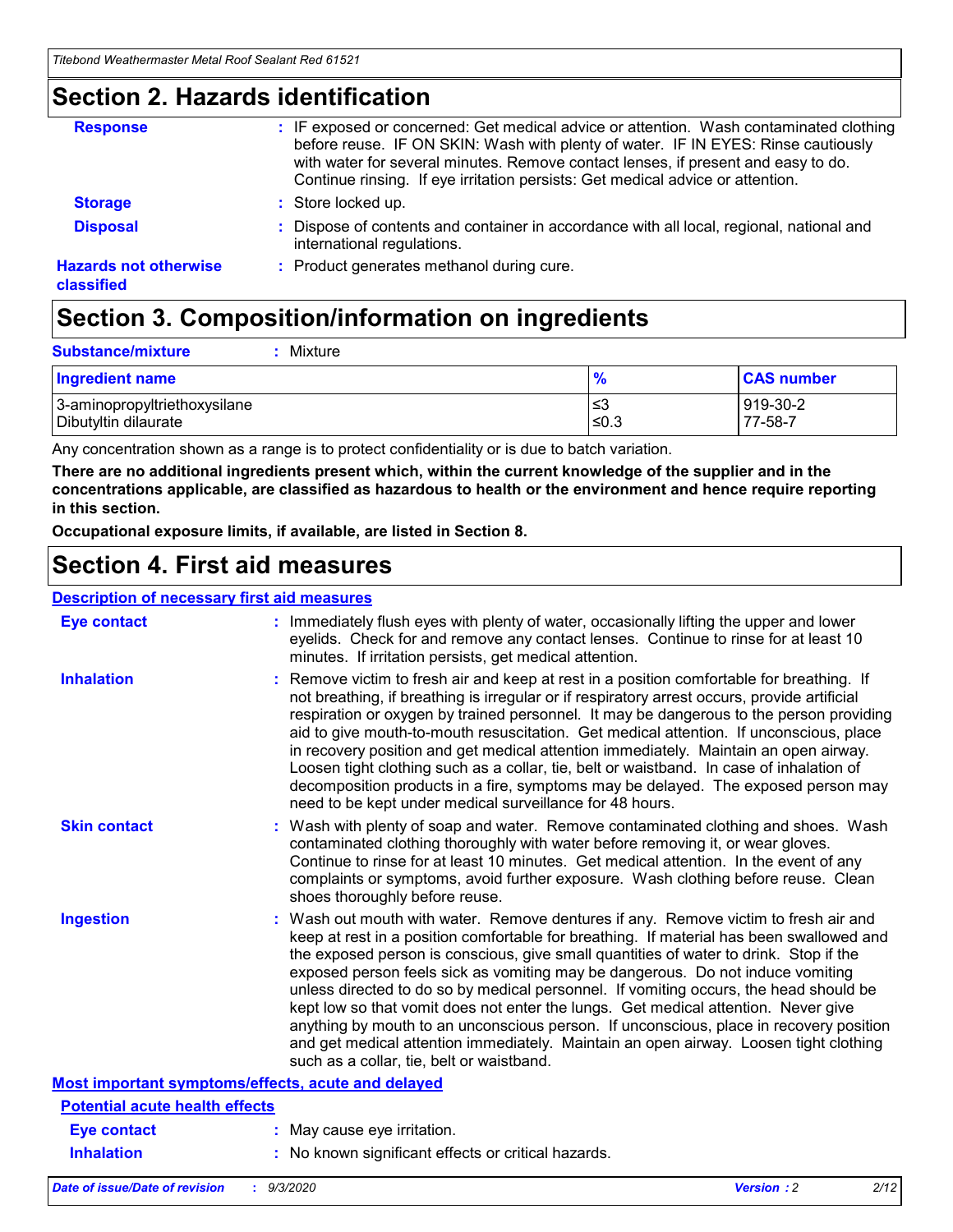| <b>Section 4. First aid measures</b> |                                                                                                                                                                                                                                                                                                                                                                                                                 |
|--------------------------------------|-----------------------------------------------------------------------------------------------------------------------------------------------------------------------------------------------------------------------------------------------------------------------------------------------------------------------------------------------------------------------------------------------------------------|
| <b>Skin contact</b>                  | : May cause skin irritation.                                                                                                                                                                                                                                                                                                                                                                                    |
| <b>Ingestion</b>                     | : No known significant effects or critical hazards.                                                                                                                                                                                                                                                                                                                                                             |
| <b>Over-exposure signs/symptoms</b>  |                                                                                                                                                                                                                                                                                                                                                                                                                 |
| <b>Eye contact</b>                   | : Adverse symptoms may include the following:<br>irritation<br>watering<br>redness                                                                                                                                                                                                                                                                                                                              |
| <b>Inhalation</b>                    | : Adverse symptoms may include the following:<br>reduced fetal weight<br>increase in fetal deaths<br>skeletal malformations                                                                                                                                                                                                                                                                                     |
| <b>Skin contact</b>                  | : Adverse symptoms may include the following:<br>irritation<br>redness<br>reduced fetal weight<br>increase in fetal deaths<br>skeletal malformations                                                                                                                                                                                                                                                            |
| <b>Ingestion</b>                     | : Adverse symptoms may include the following:<br>reduced fetal weight<br>increase in fetal deaths<br>skeletal malformations                                                                                                                                                                                                                                                                                     |
|                                      | Indication of immediate medical attention and special treatment needed, if necessary                                                                                                                                                                                                                                                                                                                            |
| <b>Notes to physician</b>            | : In case of inhalation of decomposition products in a fire, symptoms may be delayed.<br>The exposed person may need to be kept under medical surveillance for 48 hours.                                                                                                                                                                                                                                        |
| <b>Specific treatments</b>           | : No specific treatment.                                                                                                                                                                                                                                                                                                                                                                                        |
| <b>Protection of first-aiders</b>    | : No action shall be taken involving any personal risk or without suitable training. If it is<br>suspected that fumes are still present, the rescuer should wear an appropriate mask or<br>self-contained breathing apparatus. It may be dangerous to the person providing aid to<br>give mouth-to-mouth resuscitation. Wash contaminated clothing thoroughly with water<br>before removing it, or wear gloves. |

**See toxicological information (Section 11)**

## **Section 5. Fire-fighting measures**

| <b>Extinguishing media</b>                               |                                                                                                                                                                                                     |
|----------------------------------------------------------|-----------------------------------------------------------------------------------------------------------------------------------------------------------------------------------------------------|
| <b>Suitable extinguishing</b><br>media                   | : Use an extinguishing agent suitable for the surrounding fire.                                                                                                                                     |
| <b>Unsuitable extinguishing</b><br>media                 | $:$ None known.                                                                                                                                                                                     |
| <b>Specific hazards arising</b><br>from the chemical     | : In a fire or if heated, a pressure increase will occur and the container may burst.                                                                                                               |
| <b>Hazardous thermal</b><br>decomposition products       | Decomposition products may include the following materials:<br>carbon dioxide<br>carbon monoxide<br>nitrogen oxides<br>metal oxide/oxides                                                           |
| <b>Special protective actions</b><br>for fire-fighters   | : Promptly isolate the scene by removing all persons from the vicinity of the incident if<br>there is a fire. No action shall be taken involving any personal risk or without suitable<br>training. |
| <b>Special protective</b><br>equipment for fire-fighters | Fire-fighters should wear appropriate protective equipment and self-contained breathing<br>apparatus (SCBA) with a full face-piece operated in positive pressure mode.                              |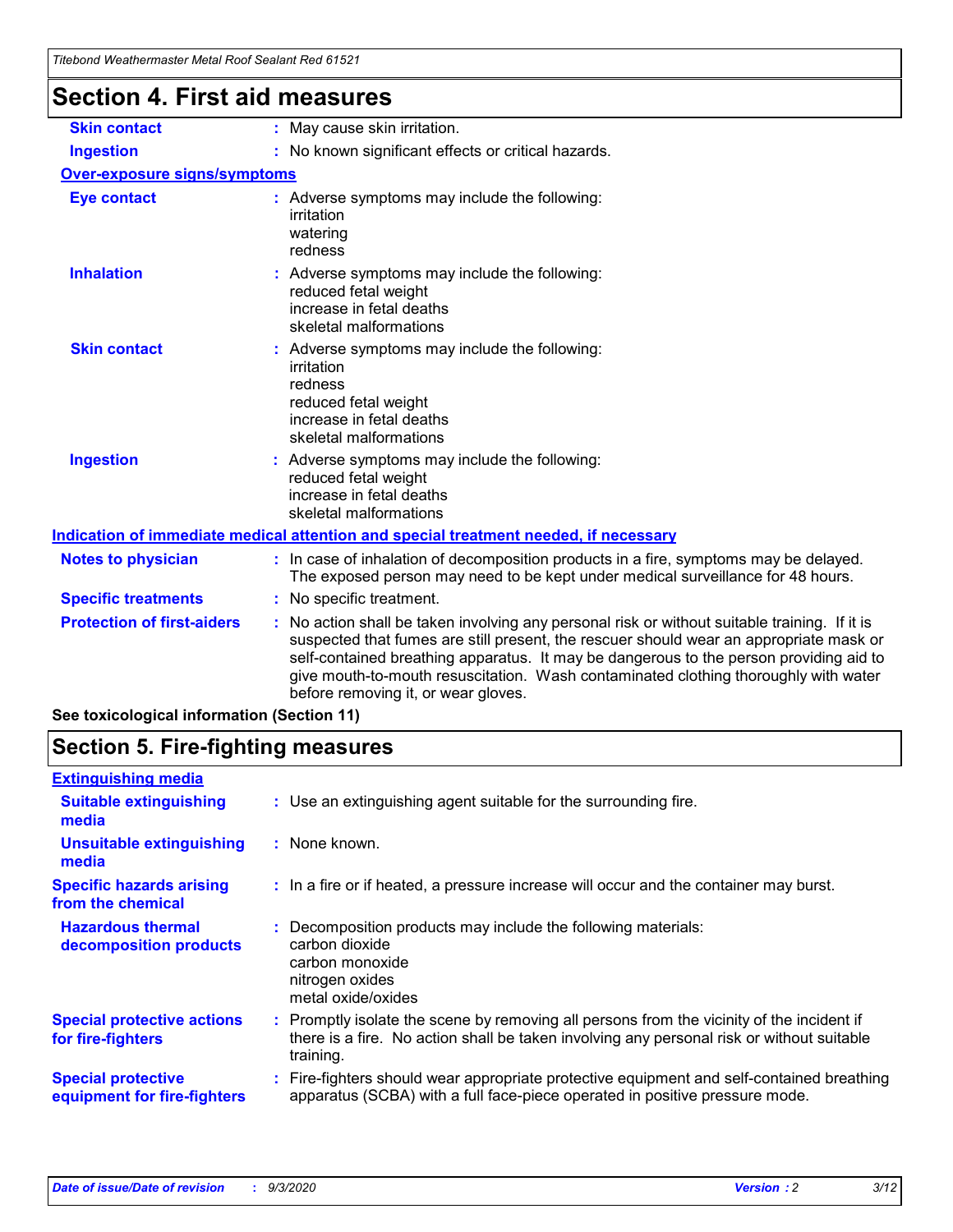### **Section 6. Accidental release measures**

|                                                              | Personal precautions, protective equipment and emergency procedures                                                                                                                                                                                                                                                                                                                                                                                                                                                                                                                                                                                                                                          |  |  |  |
|--------------------------------------------------------------|--------------------------------------------------------------------------------------------------------------------------------------------------------------------------------------------------------------------------------------------------------------------------------------------------------------------------------------------------------------------------------------------------------------------------------------------------------------------------------------------------------------------------------------------------------------------------------------------------------------------------------------------------------------------------------------------------------------|--|--|--|
| For non-emergency<br>personnel                               | : No action shall be taken involving any personal risk or without suitable training.<br>Evacuate surrounding areas. Keep unnecessary and unprotected personnel from<br>entering. Do not touch or walk through spilled material. Avoid breathing vapor or mist.<br>Provide adequate ventilation. Wear appropriate respirator when ventilation is<br>inadequate. Put on appropriate personal protective equipment.                                                                                                                                                                                                                                                                                             |  |  |  |
| For emergency responders                                     | : If specialized clothing is required to deal with the spillage, take note of any information in<br>Section 8 on suitable and unsuitable materials. See also the information in "For non-<br>emergency personnel".                                                                                                                                                                                                                                                                                                                                                                                                                                                                                           |  |  |  |
| <b>Environmental precautions</b>                             | : Avoid dispersal of spilled material and runoff and contact with soil, waterways, drains<br>and sewers. Inform the relevant authorities if the product has caused environmental<br>pollution (sewers, waterways, soil or air).                                                                                                                                                                                                                                                                                                                                                                                                                                                                              |  |  |  |
| <b>Methods and materials for containment and cleaning up</b> |                                                                                                                                                                                                                                                                                                                                                                                                                                                                                                                                                                                                                                                                                                              |  |  |  |
| <b>Small spill</b>                                           | : Stop leak if without risk. Move containers from spill area. Dilute with water and mop up<br>if water-soluble. Alternatively, or if water-insoluble, absorb with an inert dry material and<br>place in an appropriate waste disposal container. Dispose of via a licensed waste<br>disposal contractor.                                                                                                                                                                                                                                                                                                                                                                                                     |  |  |  |
| <b>Large spill</b>                                           | : Stop leak if without risk. Move containers from spill area. Approach release from<br>upwind. Prevent entry into sewers, water courses, basements or confined areas. Wash<br>spillages into an effluent treatment plant or proceed as follows. Contain and collect<br>spillage with non-combustible, absorbent material e.g. sand, earth, vermiculite or<br>diatomaceous earth and place in container for disposal according to local regulations<br>(see Section 13). Dispose of via a licensed waste disposal contractor. Contaminated<br>absorbent material may pose the same hazard as the spilled product. Note: see<br>Section 1 for emergency contact information and Section 13 for waste disposal. |  |  |  |

## **Section 7. Handling and storage**

### **Precautions for safe handling**

| <b>Protective measures</b>                                                       | : Put on appropriate personal protective equipment (see Section 8). Persons with a<br>history of skin sensitization problems should not be employed in any process in which<br>this product is used. Avoid exposure - obtain special instructions before use. Avoid<br>exposure during pregnancy. Do not handle until all safety precautions have been read<br>and understood. Do not get in eyes or on skin or clothing. Do not ingest. Avoid<br>breathing vapor or mist. If during normal use the material presents a respiratory hazard,<br>use only with adequate ventilation or wear appropriate respirator. Keep in the original<br>container or an approved alternative made from a compatible material, kept tightly<br>closed when not in use. Empty containers retain product residue and can be hazardous.<br>Do not reuse container. |
|----------------------------------------------------------------------------------|--------------------------------------------------------------------------------------------------------------------------------------------------------------------------------------------------------------------------------------------------------------------------------------------------------------------------------------------------------------------------------------------------------------------------------------------------------------------------------------------------------------------------------------------------------------------------------------------------------------------------------------------------------------------------------------------------------------------------------------------------------------------------------------------------------------------------------------------------|
| <b>Advice on general</b><br>occupational hygiene                                 | : Eating, drinking and smoking should be prohibited in areas where this material is<br>handled, stored and processed. Workers should wash hands and face before eating,<br>drinking and smoking. Remove contaminated clothing and protective equipment before<br>entering eating areas. See also Section 8 for additional information on hygiene<br>measures.                                                                                                                                                                                                                                                                                                                                                                                                                                                                                    |
| <b>Conditions for safe storage,</b><br>including any<br><i>incompatibilities</i> | Store between the following temperatures: 0 to $120^{\circ}$ C (32 to $248^{\circ}$ F). Store in<br>accordance with local regulations. Store in original container protected from direct<br>sunlight in a dry, cool and well-ventilated area, away from incompatible materials (see<br>Section 10) and food and drink. Store locked up. Keep container tightly closed and<br>sealed until ready for use. Containers that have been opened must be carefully<br>resealed and kept upright to prevent leakage. Do not store in unlabeled containers.<br>Use appropriate containment to avoid environmental contamination. See Section 10 for<br>incompatible materials before handling or use.                                                                                                                                                     |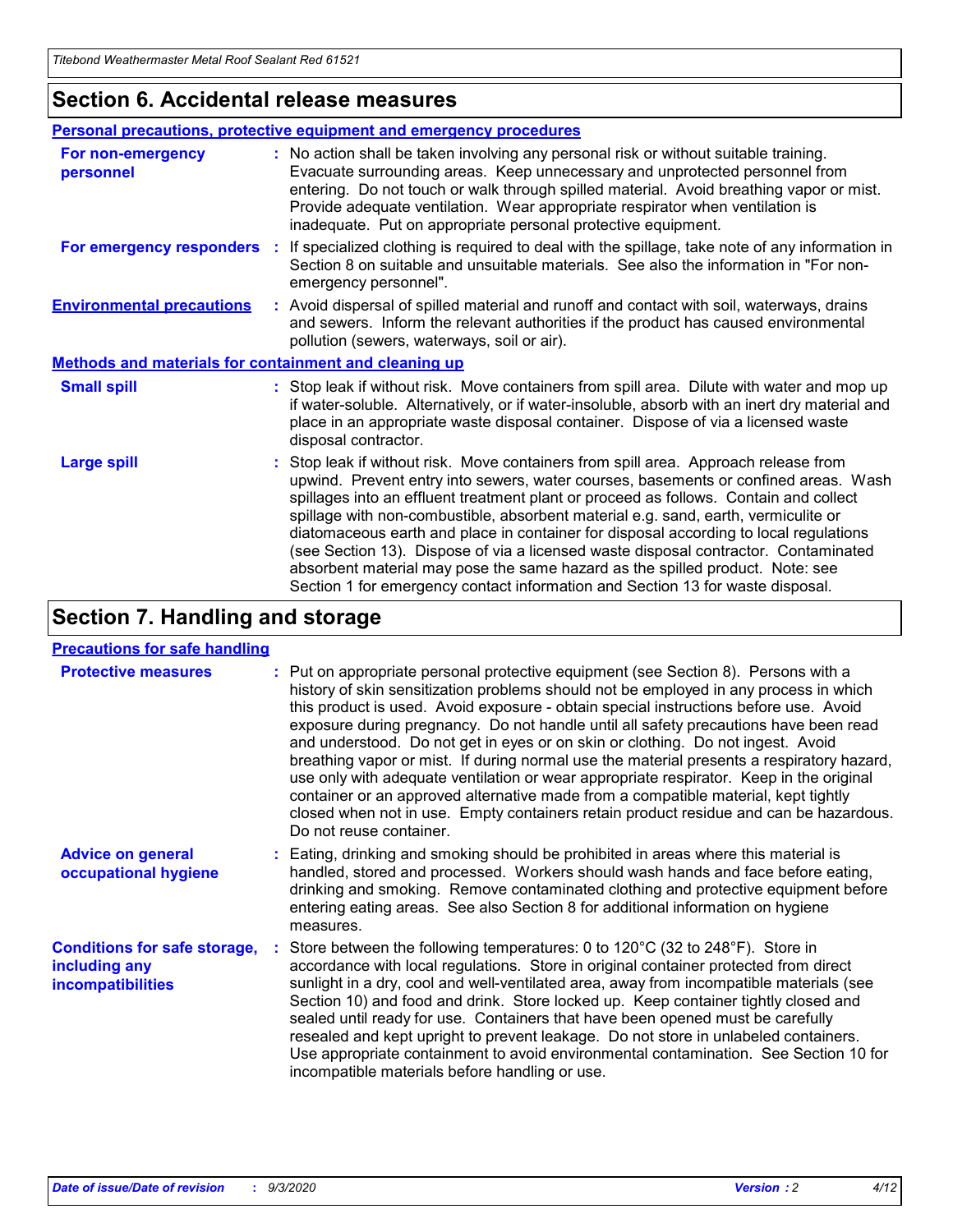## **Section 8. Exposure controls/personal protection**

### **Control parameters**

### **Occupational exposure limits**

| <b>Ingredient name</b>                               |    |                        | <b>Exposure limits</b>                                                                                                                                                                                                                                                                                                                                                                                                                                                                                                                                                                                                 |
|------------------------------------------------------|----|------------------------|------------------------------------------------------------------------------------------------------------------------------------------------------------------------------------------------------------------------------------------------------------------------------------------------------------------------------------------------------------------------------------------------------------------------------------------------------------------------------------------------------------------------------------------------------------------------------------------------------------------------|
| 3-aminopropyltriethoxysilane<br>Dibutyltin dilaurate |    |                        | None.<br>ACGIH TLV (United States, 3/2020). Absorbed through skin.<br>Notes: as Sn<br>TWA: $0.1 \text{ mg/m}^3$ , (as Sn) 8 hours.<br>STEL: 0.2 mg/m <sup>3</sup> , (as Sn) 15 minutes.<br>NIOSH REL (United States, 10/2016). Absorbed through skin.<br>Notes: as Sn<br>TWA: 0.1 mg/m <sup>3</sup> , (as Sn) 10 hours.<br>OSHA PEL (United States, 5/2018). Notes: as Sn<br>TWA: 0.1 mg/m <sup>3</sup> , (as Sn) 8 hours.<br>OSHA PEL 1989 (United States, 3/1989). Absorbed through skin.<br>Notes: measured as Sn<br>TWA: 0.1 mg/m <sup>3</sup> , (measured as Sn) 8 hours. Form: Organic                           |
| <b>Appropriate engineering</b><br>controls           |    |                        | : If user operations generate dust, fumes, gas, vapor or mist, use process enclosures,<br>local exhaust ventilation or other engineering controls to keep worker exposure to<br>airborne contaminants below any recommended or statutory limits.                                                                                                                                                                                                                                                                                                                                                                       |
| <b>Environmental exposure</b><br>controls            |    |                        | Emissions from ventilation or work process equipment should be checked to ensure<br>they comply with the requirements of environmental protection legislation. In some<br>cases, fume scrubbers, filters or engineering modifications to the process equipment<br>will be necessary to reduce emissions to acceptable levels.                                                                                                                                                                                                                                                                                          |
| <b>Individual protection measures</b>                |    |                        |                                                                                                                                                                                                                                                                                                                                                                                                                                                                                                                                                                                                                        |
| <b>Hygiene measures</b>                              |    |                        | : Wash hands, forearms and face thoroughly after handling chemical products, before<br>eating, smoking and using the lavatory and at the end of the working period.<br>Appropriate techniques should be used to remove potentially contaminated clothing.<br>Contaminated work clothing should not be allowed out of the workplace. Wash<br>contaminated clothing before reusing. Ensure that eyewash stations and safety<br>showers are close to the workstation location.                                                                                                                                            |
| <b>Eye/face protection</b>                           |    |                        | Safety eyewear complying with an approved standard should be used when a risk<br>assessment indicates this is necessary to avoid exposure to liquid splashes, mists,<br>gases or dusts. If contact is possible, the following protection should be worn, unless<br>the assessment indicates a higher degree of protection: chemical splash goggles.                                                                                                                                                                                                                                                                    |
| <b>Skin protection</b>                               |    |                        |                                                                                                                                                                                                                                                                                                                                                                                                                                                                                                                                                                                                                        |
| <b>Hand protection</b>                               |    |                        | : Chemical-resistant, impervious gloves complying with an approved standard should be<br>worn at all times when handling chemical products if a risk assessment indicates this is<br>necessary. Considering the parameters specified by the glove manufacturer, check<br>during use that the gloves are still retaining their protective properties. It should be<br>noted that the time to breakthrough for any glove material may be different for different<br>glove manufacturers. In the case of mixtures, consisting of several substances, the<br>protection time of the gloves cannot be accurately estimated. |
| <b>Body protection</b>                               |    | handling this product. | Personal protective equipment for the body should be selected based on the task being<br>performed and the risks involved and should be approved by a specialist before                                                                                                                                                                                                                                                                                                                                                                                                                                                |
| <b>Other skin protection</b>                         |    |                        | : Appropriate footwear and any additional skin protection measures should be selected<br>based on the task being performed and the risks involved and should be approved by a<br>specialist before handling this product.                                                                                                                                                                                                                                                                                                                                                                                              |
| <b>Respiratory protection</b>                        | ÷. | aspects of use.        | Based on the hazard and potential for exposure, select a respirator that meets the<br>appropriate standard or certification. Respirators must be used according to a<br>respiratory protection program to ensure proper fitting, training, and other important                                                                                                                                                                                                                                                                                                                                                         |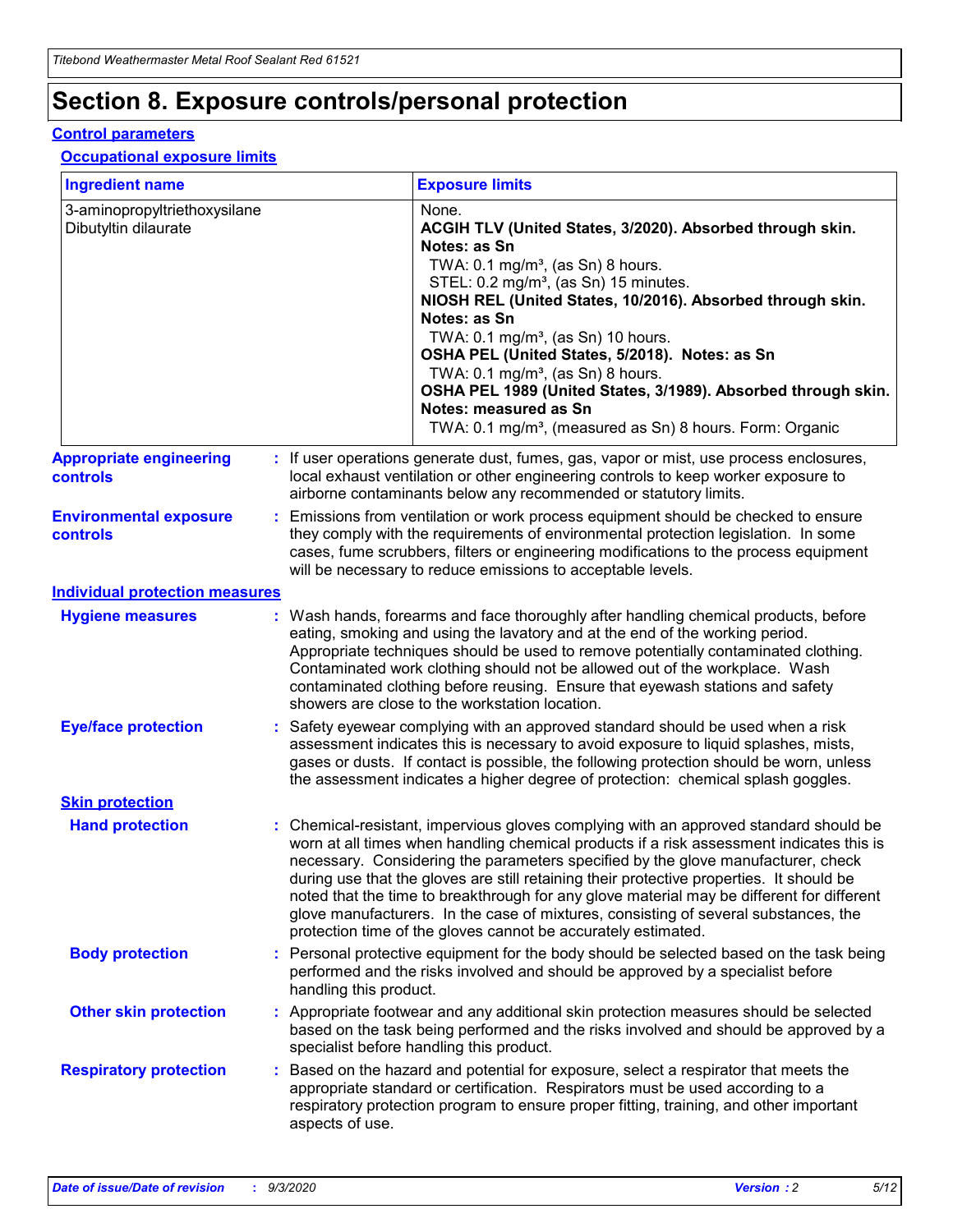### **Section 9. Physical and chemical properties**

### **Appearance**

| <b>Physical state</b>                             |   | : Liquid. [Paste.]                                              |
|---------------------------------------------------|---|-----------------------------------------------------------------|
| <b>Color</b>                                      |   | Red.                                                            |
| Odor                                              |   | Characteristic.                                                 |
| <b>Odor threshold</b>                             | ÷ | Not available.                                                  |
| рH                                                |   | Not applicable.                                                 |
| <b>Melting point</b>                              |   | : Not available.                                                |
| <b>Boiling point</b>                              |   | >200°C (>392°F)                                                 |
| <b>Flash point</b>                                |   | Closed cup: >200°C (>392°F) [Setaflash.]                        |
| <b>Evaporation rate</b>                           |   | $:$ >1 (butyl acetate = 1)                                      |
| <b>Flammability (solid, gas)</b>                  |   | : Not available.                                                |
| Lower and upper explosive<br>(flammable) limits   |   | : Not available.                                                |
| <b>VOC (less water, less)</b><br>exempt solvents) |   | : 0 g/l                                                         |
| <b>Volatility</b>                                 |   | $: 0\%$ (w/w)                                                   |
| <b>Vapor density</b>                              |   | Not available.                                                  |
| <b>Relative density</b>                           |   | $\mathbf{1}$ $\mathbf{\sqrt{432}}$                              |
| <b>Solubility</b>                                 |   | Insoluble in the following materials: cold water and hot water. |
| <b>Solubility in water</b>                        |   | Not available.                                                  |
| <b>Partition coefficient: n-</b><br>octanol/water |   | $:$ Not available.                                              |
| <b>Auto-ignition temperature</b>                  |   | : Not available.                                                |
| <b>Decomposition temperature</b>                  |   | : Not available.                                                |
| <b>Viscosity</b>                                  |   | $:$ Not available.                                              |

## **Section 10. Stability and reactivity**

| <b>Reactivity</b>                            |    | : No specific test data related to reactivity available for this product or its ingredients.            |
|----------------------------------------------|----|---------------------------------------------------------------------------------------------------------|
| <b>Chemical stability</b>                    |    | : The product is stable.                                                                                |
| <b>Possibility of hazardous</b><br>reactions |    | : Under normal conditions of storage and use, hazardous reactions will not occur.                       |
| <b>Conditions to avoid</b>                   |    | : No specific data.                                                                                     |
| <b>Incompatible materials</b>                | ٠. | No specific data.                                                                                       |
| <b>Hazardous decomposition</b><br>products   | ÷. | Under normal conditions of storage and use, hazardous decomposition products should<br>not be produced. |

## **Section 11. Toxicological information**

### **Information on toxicological effects**

### **Acute toxicity**

| <b>Product/ingredient name</b> | <b>Result</b>           | <b>Species</b> | <b>Dose</b>                | <b>Exposure</b> |
|--------------------------------|-------------------------|----------------|----------------------------|-----------------|
| 3-aminopropyltriethoxysilane   | <b>ILD50 Dermal</b>     | Rabbit         | 4.29 g/kg                  |                 |
| Dibutyltin dilaurate           | ILD50 Oral<br>LD50 Oral | Rat<br>Rat     | $1.57$ g/kg<br>175 $mg/kg$ |                 |
|                                |                         |                |                            |                 |

**Irritation/Corrosion**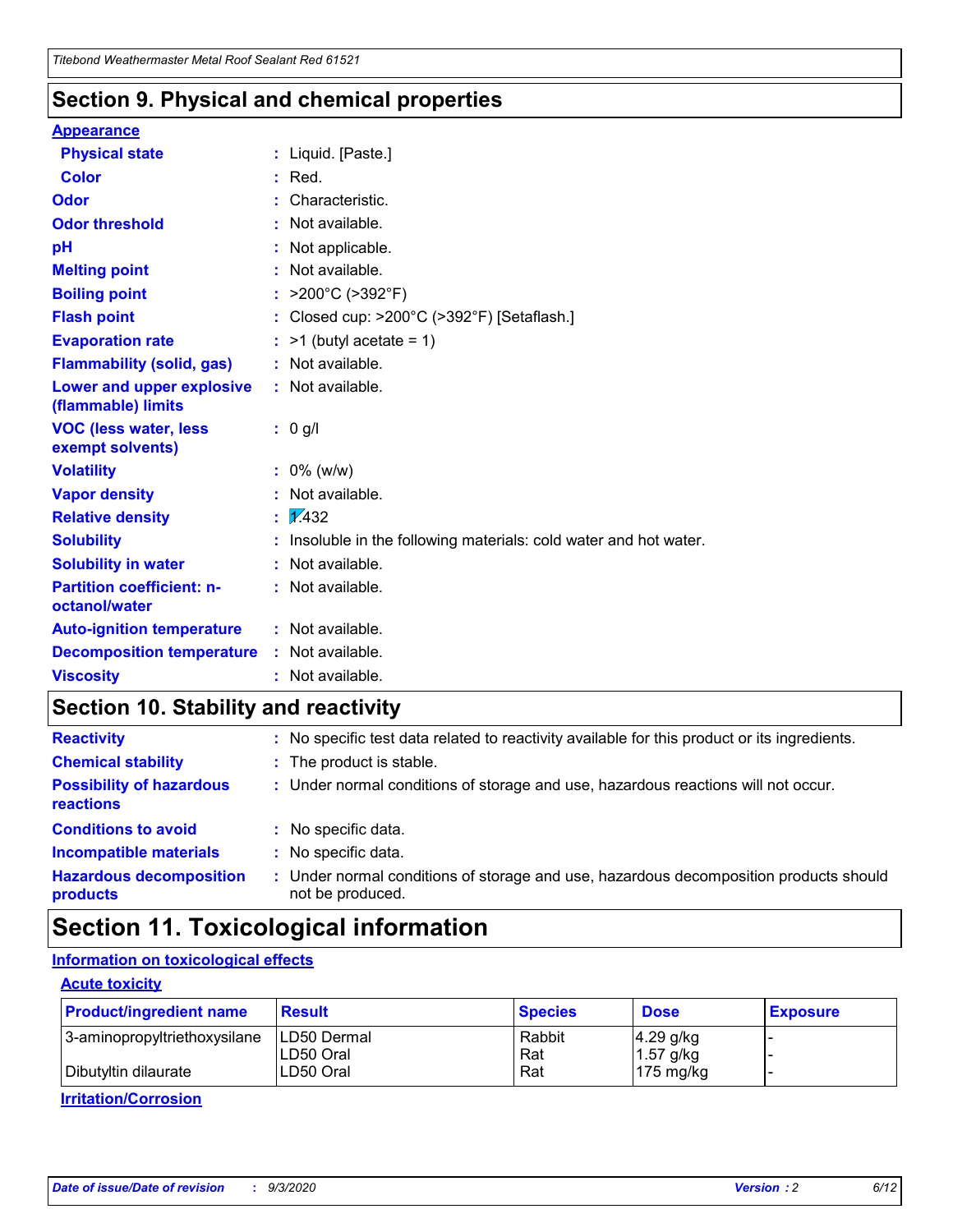## **Section 11. Toxicological information**

| <b>Product/ingredient name</b> | <b>Result</b>                 | <b>Species</b> | <b>Score</b> | <b>Exposure</b>           | <b>Observation</b> |
|--------------------------------|-------------------------------|----------------|--------------|---------------------------|--------------------|
| 3-aminopropyltriethoxysilane   | Eyes - Mild irritant          | Rabbit         |              | $100 \text{ mg}$          |                    |
|                                | Eyes - Severe irritant        | Rabbit         |              | 24 hours 750              |                    |
|                                |                               |                |              | ug                        |                    |
|                                | <b>Skin - Severe irritant</b> | Rabbit         |              | 24 hours 5                | -                  |
| Dibutyltin dilaurate           | Eyes - Moderate irritant      | Rabbit         |              | mq<br><b>24 hours 100</b> |                    |
|                                |                               |                |              | mg                        |                    |
|                                | Skin - Severe irritant        | Rabbit         |              | 500 mg                    |                    |

### **Sensitization**

Not available.

### **Mutagenicity**

Not available.

### **Carcinogenicity**

Not available.

#### **Reproductive toxicity**

Not available.

### **Teratogenicity**

Not available.

### **Specific target organ toxicity (single exposure)**

Not available.

### **Specific target organ toxicity (repeated exposure)**

| <b>Name</b>                                                                         |                                                                            | <b>Category</b>                                     | <b>Route of</b><br>exposure | <b>Target organs</b> |  |
|-------------------------------------------------------------------------------------|----------------------------------------------------------------------------|-----------------------------------------------------|-----------------------------|----------------------|--|
| Dibutyltin dilaurate                                                                |                                                                            | Category 1                                          | -                           | respiratory system   |  |
| <b>Aspiration hazard</b><br>Not available.                                          |                                                                            |                                                     |                             |                      |  |
| <b>Information on the likely</b><br>routes of exposure                              | : Not available.                                                           |                                                     |                             |                      |  |
| <b>Potential acute health effects</b>                                               |                                                                            |                                                     |                             |                      |  |
| <b>Eye contact</b>                                                                  | : May cause eye irritation.                                                |                                                     |                             |                      |  |
| <b>Inhalation</b>                                                                   |                                                                            | : No known significant effects or critical hazards. |                             |                      |  |
| <b>Skin contact</b>                                                                 |                                                                            | : May cause skin irritation.                        |                             |                      |  |
| <b>Ingestion</b>                                                                    |                                                                            | : No known significant effects or critical hazards. |                             |                      |  |
| <b>Symptoms related to the physical, chemical and toxicological characteristics</b> |                                                                            |                                                     |                             |                      |  |
| <b>Eye contact</b>                                                                  | irritation<br>watering<br>redness                                          | : Adverse symptoms may include the following:       |                             |                      |  |
| <b>Inhalation</b>                                                                   | reduced fetal weight<br>increase in fetal deaths<br>skeletal malformations | : Adverse symptoms may include the following:       |                             |                      |  |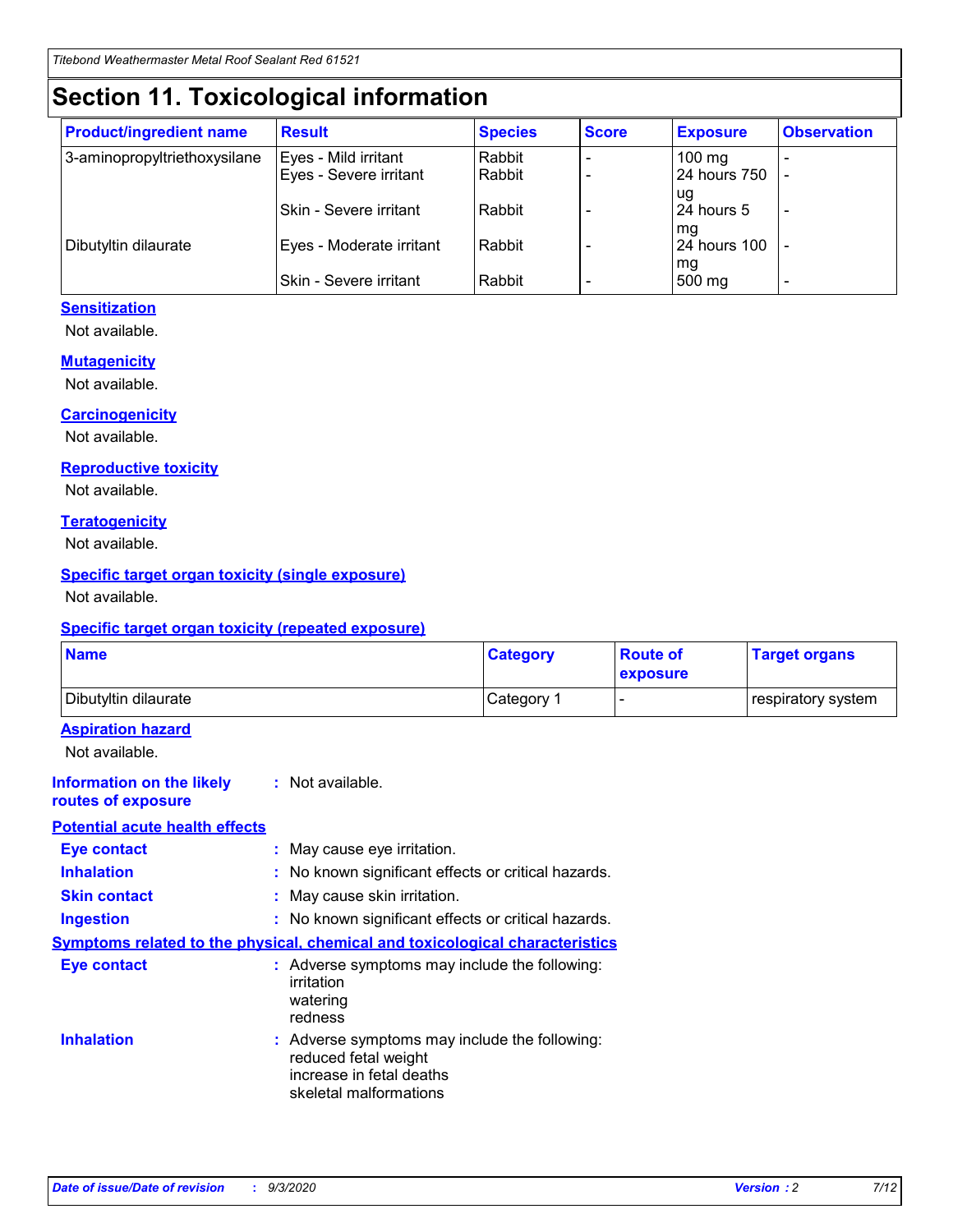*Titebond Weathermaster Metal Roof Sealant Red 61521*

## **Section 11. Toxicological information**

| <b>Skin contact</b>                     | : Adverse symptoms may include the following:<br>irritation                                                                 |  |
|-----------------------------------------|-----------------------------------------------------------------------------------------------------------------------------|--|
|                                         | redness                                                                                                                     |  |
|                                         | reduced fetal weight<br>increase in fetal deaths                                                                            |  |
|                                         | skeletal malformations                                                                                                      |  |
| <b>Ingestion</b>                        | : Adverse symptoms may include the following:<br>reduced fetal weight<br>increase in fetal deaths<br>skeletal malformations |  |
|                                         | Delayed and immediate effects and also chronic effects from short and long term exposure                                    |  |
| <b>Short term exposure</b>              |                                                                                                                             |  |
| <b>Potential immediate</b><br>effects   | : Not available.                                                                                                            |  |
| <b>Potential delayed effects</b>        | : Not available.                                                                                                            |  |
| Long term exposure                      |                                                                                                                             |  |
| <b>Potential immediate</b><br>effects   | : Not available.                                                                                                            |  |
| <b>Potential delayed effects</b>        | : Not available.                                                                                                            |  |
| <b>Potential chronic health effects</b> |                                                                                                                             |  |
| Not available.                          |                                                                                                                             |  |
| <b>General</b>                          | Once sensitized, a severe allergic reaction may occur when subsequently exposed to<br>very low levels.                      |  |
| <b>Carcinogenicity</b>                  | : No known significant effects or critical hazards.                                                                         |  |
| <b>Mutagenicity</b>                     | : No known significant effects or critical hazards.                                                                         |  |
| <b>Teratogenicity</b>                   | May damage the unborn child.                                                                                                |  |
| <b>Developmental effects</b>            | : No known significant effects or critical hazards.                                                                         |  |
| <b>Fertility effects</b>                | May damage fertility.                                                                                                       |  |
| <b>Numerical measures of toxicity</b>   |                                                                                                                             |  |
| <b>Acute toxicity estimates</b>         |                                                                                                                             |  |
| الملحلة والمستحيط والمسالم              |                                                                                                                             |  |

Not available.

## **Section 12. Ecological information**

### **Toxicity**

| <b>Product/ingredient name</b> | <b>Result</b>                                       | <b>Species</b>               | <b>Exposure</b>       |
|--------------------------------|-----------------------------------------------------|------------------------------|-----------------------|
| Dibutyltin dilaurate           | $ CC50>3$ mg/l<br>Chronic EC10 > 2 mg/l Fresh water | Algae<br>Algae - Desmodesmus | 72 hours<br>196 hours |
|                                |                                                     | <b>I</b> subspicatus         |                       |

### **Persistence and degradability**

| <b>Product/ingredient name</b> | <b>Test</b>                                                                    | <b>Result</b>  |                   | <b>Dose</b> | <b>Inoculum</b>         |
|--------------------------------|--------------------------------------------------------------------------------|----------------|-------------------|-------------|-------------------------|
| Dibutyltin dilaurate           | OECD 301F<br>Ready<br>Biodegradability -<br>Manometric<br>Respirometry<br>Test | 23 % - 28 days |                   |             |                         |
| <b>Product/ingredient name</b> | <b>Aquatic half-life</b>                                                       |                | <b>Photolysis</b> |             | <b>Biodegradability</b> |
| Dibutyltin dilaurate           |                                                                                |                |                   |             | <b>Inherent</b>         |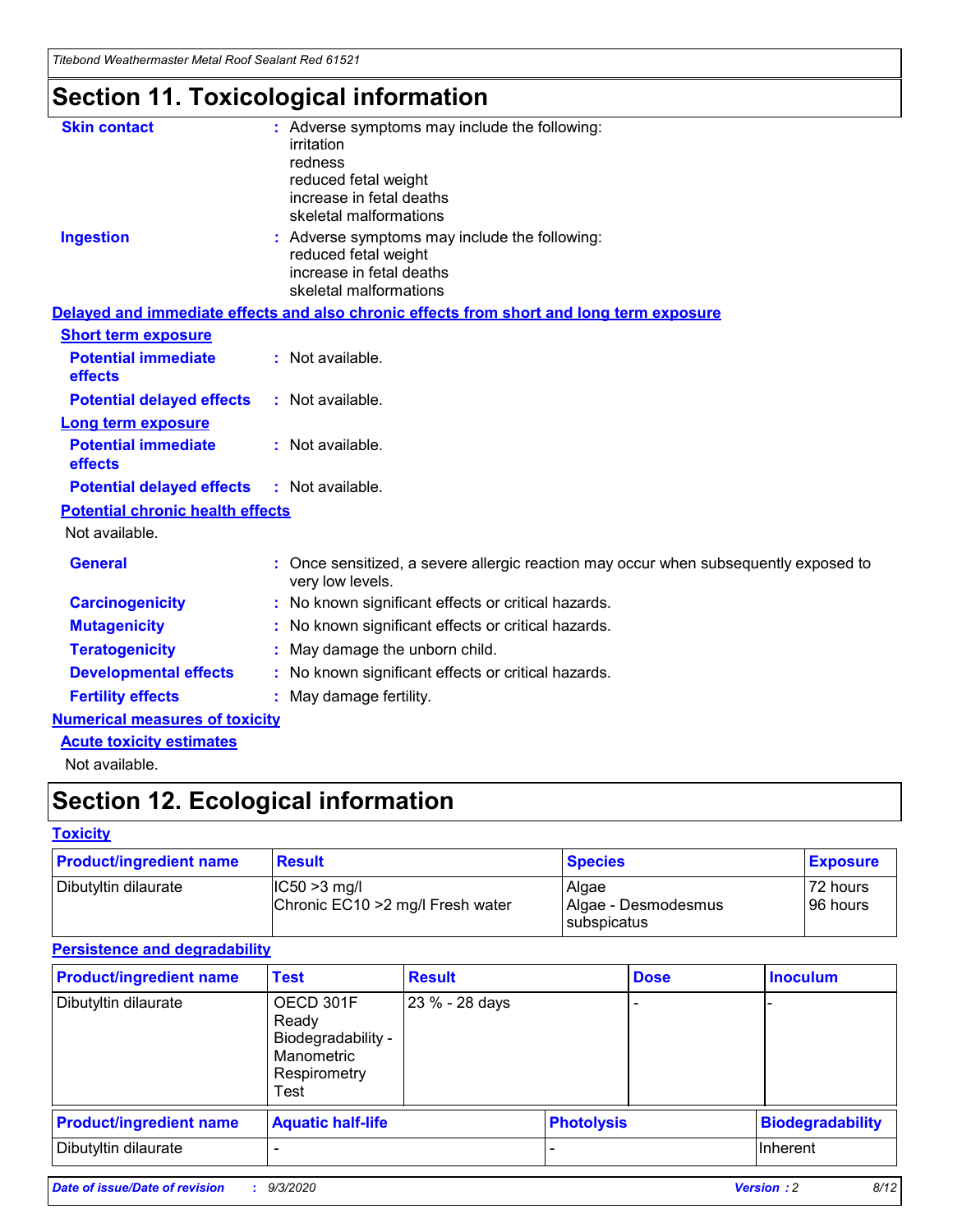## **Section 12. Ecological information**

### **Bioaccumulative potential**

| <b>Product/ingredient name</b> | <b>LogP</b> <sub>ow</sub> | <b>BCF</b> | <b>Potential</b> |
|--------------------------------|---------------------------|------------|------------------|
| 3-aminopropyltriethoxysilane   | 4.44                      | 3.4        | low              |
| Dibutyltin dilaurate           |                           | 2.91       | low              |

#### **Mobility in soil**

| <b>Soil/water partition</b>    | : Not available. |
|--------------------------------|------------------|
| coefficient (K <sub>oc</sub> ) |                  |

**Other adverse effects** : No known significant effects or critical hazards.

### **Section 13. Disposal considerations**

**Disposal methods :**

The generation of waste should be avoided or minimized wherever possible. Disposal of this product, solutions and any by-products should at all times comply with the requirements of environmental protection and waste disposal legislation and any regional local authority requirements. Dispose of surplus and non-recyclable products via a licensed waste disposal contractor. Waste should not be disposed of untreated to the sewer unless fully compliant with the requirements of all authorities with jurisdiction. Waste packaging should be recycled. Incineration or landfill should only be considered when recycling is not feasible. This material and its container must be disposed of in a safe way. Care should be taken when handling emptied containers that have not been cleaned or rinsed out. Empty containers or liners may retain some product residues. Avoid dispersal of spilled material and runoff and contact with soil, waterways, drains and sewers.

## **Section 14. Transport information**

|                                      | <b>DOT</b><br><b>Classification</b> | <b>TDG</b><br><b>Classification</b> | <b>Mexico</b><br><b>Classification</b> | <b>ADR/RID</b>           | <b>IMDG</b>              | <b>IATA</b>    |
|--------------------------------------|-------------------------------------|-------------------------------------|----------------------------------------|--------------------------|--------------------------|----------------|
| <b>UN number</b>                     | Not regulated.                      | Not regulated.                      | Not regulated.                         | Not regulated.           | Not regulated.           | Not regulated. |
| <b>UN proper</b><br>shipping name    |                                     |                                     |                                        |                          |                          |                |
| <b>Transport</b><br>hazard class(es) |                                     | $\overline{\phantom{0}}$            | $\qquad \qquad \blacksquare$           | $\overline{\phantom{0}}$ | $\overline{\phantom{0}}$ |                |
| <b>Packing group</b>                 |                                     |                                     |                                        |                          |                          |                |
| <b>Environmental</b><br>hazards      | No.                                 | No.                                 | No.                                    | No.                      | No.                      | No.            |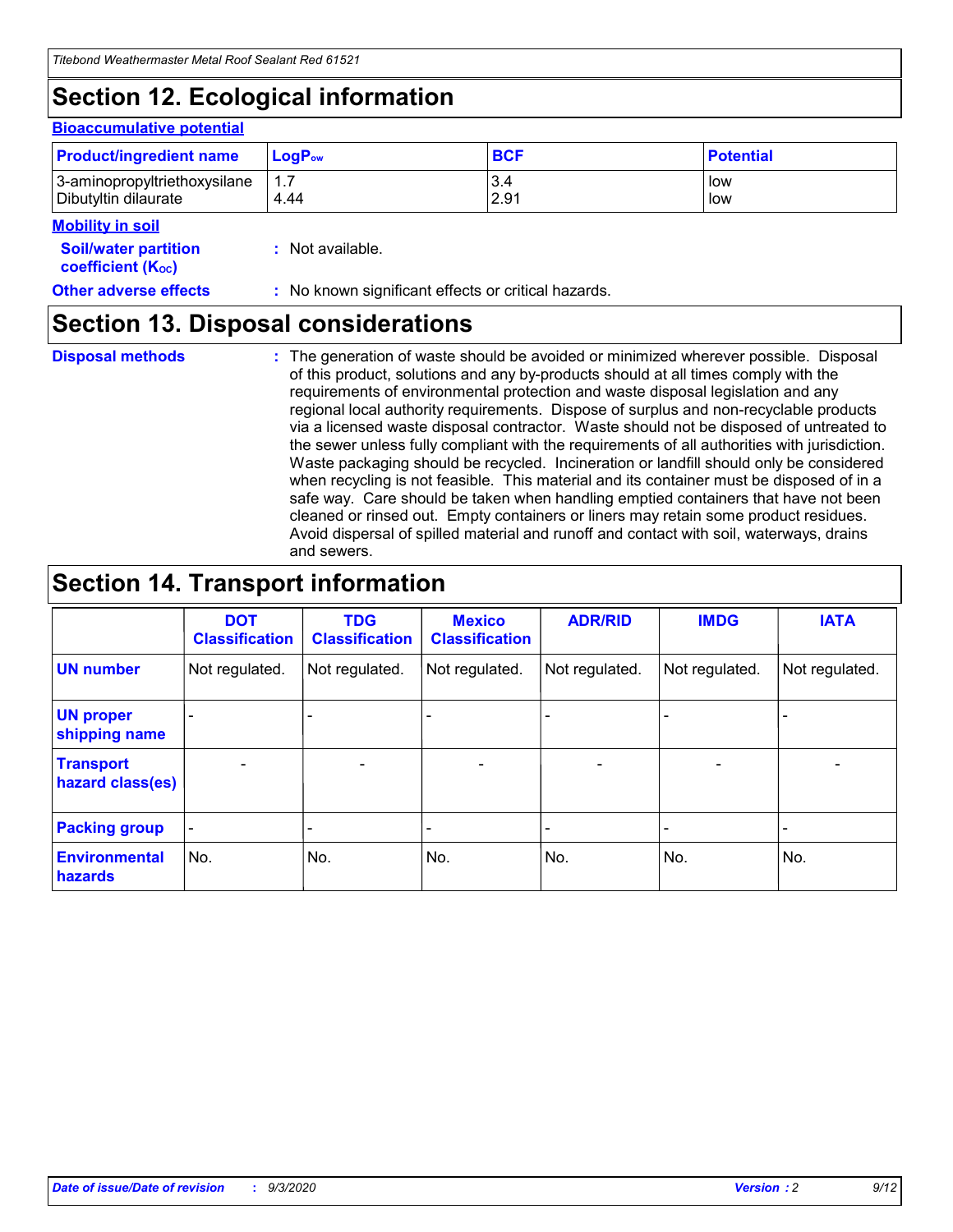## **Section 15. Regulatory information**

### **U.S. Federal regulations**

### **SARA 302/304**

### **Composition/information on ingredients**

No products were found.

| SARA 304 RQ | Not applicable. |
|-------------|-----------------|
|-------------|-----------------|

#### **SARA 311/312**

**Classification :** EYE IRRITATION - Category 2B SKIN SENSITIZATION - Category 1 TOXIC TO REPRODUCTION - Category 1B HNOC - Product generates methanol during cure.

### **Composition/information on ingredients**

| <b>Name</b>                  | $\frac{9}{6}$ | <b>Classification</b>                                                                                                                                                                                                                                                                                      |
|------------------------------|---------------|------------------------------------------------------------------------------------------------------------------------------------------------------------------------------------------------------------------------------------------------------------------------------------------------------------|
| 3-aminopropyltriethoxysilane | $\leq$ 3      | <b>FLAMMABLE LIQUIDS - Category 4</b><br><b>ACUTE TOXICITY (oral) - Category 4</b><br><b>SKIN IRRITATION - Category 2</b><br>EYE IRRITATION - Category 2A                                                                                                                                                  |
| Dibutyltin dilaurate         | ≤0.3          | <b>ACUTE TOXICITY (oral) - Category 3</b><br>SKIN CORROSION - Category 1C<br>SERIOUS EYE DAMAGE - Category 1<br>SKIN SENSITIZATION - Category 1<br><b>GERM CELL MUTAGENICITY - Category 2</b><br>TOXIC TO REPRODUCTION - Category 1B<br>SPECIFIC TARGET ORGAN TOXICITY (REPEATED<br>EXPOSURE) - Category 1 |

### **State regulations**

**Massachusetts :**

: None of the components are listed.

**New York :** None of the components are listed. **New Jersey :** None of the components are listed.

**Pennsylvania :** None of the components are listed.

### **California Prop. 65**

WARNING: This product can expose you to methanol, which is known to the State of California to cause birth defects or other reproductive harm. For more information go to www.P65Warnings.ca.gov.

| Ingredient name | No significant risk Maximum<br>level | acceptable dosage<br><b>level</b> |
|-----------------|--------------------------------------|-----------------------------------|
| I methanol      |                                      | Yes.                              |

### **International regulations**

**Chemical Weapon Convention List Schedules I, II & III Chemicals** Not listed.

**Montreal Protocol**

Not listed.

**Stockholm Convention on Persistent Organic Pollutants**

Not listed.

**UNECE Aarhus Protocol on POPs and Heavy Metals** Not listed.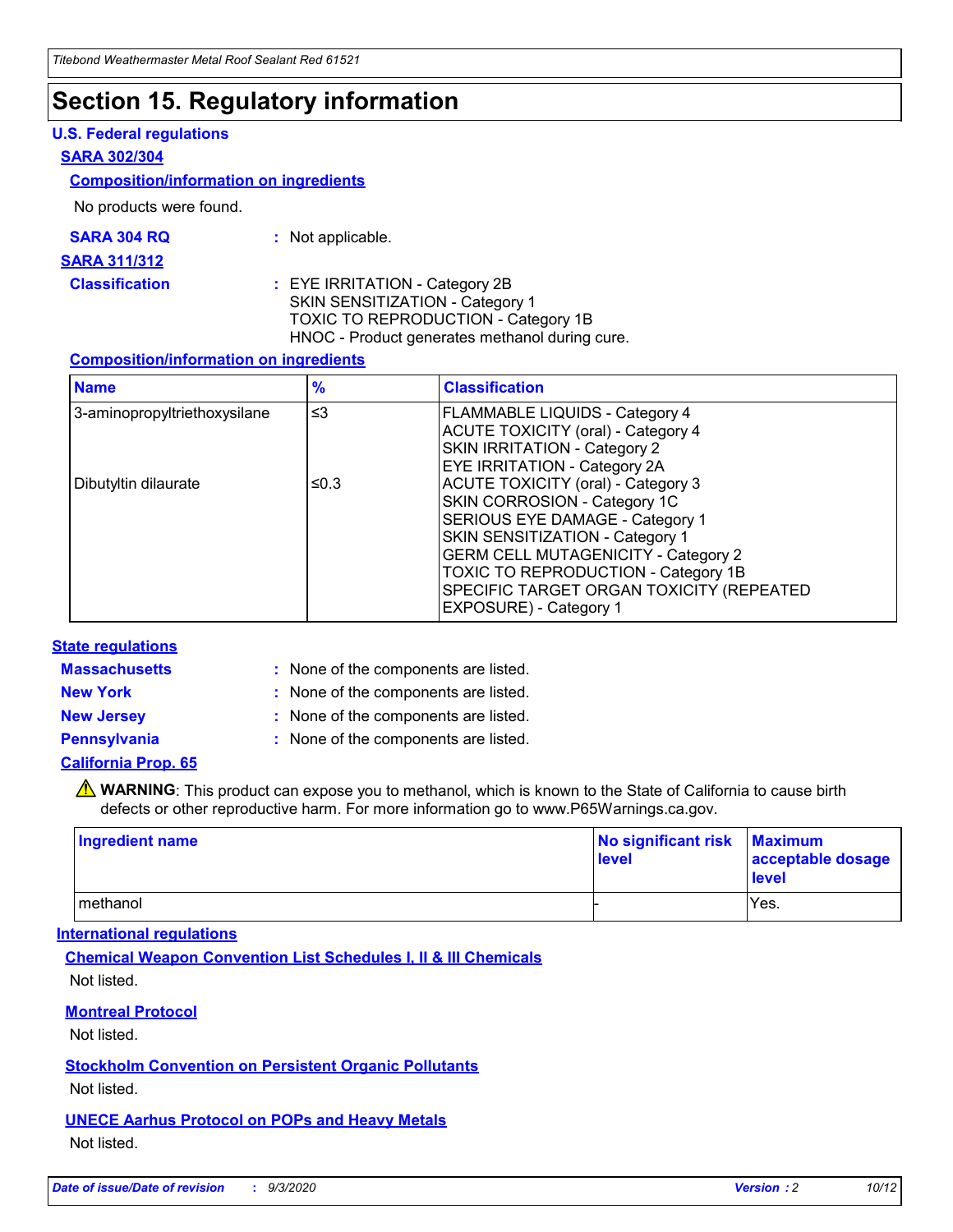## **Section 15. Regulatory information**

### **Inventory list**

- 
- **China :** Not determined.

**United States TSCA 8(b) inventory**

**:** All components are active or exempted.

## **Section 16. Other information**





**Caution: HMIS® ratings are based on a 0-4 rating scale, with 0 representing minimal hazards or risks, and 4 representing significant hazards or risks. Although HMIS® ratings and the associated label are not required on SDSs or products leaving a facility under 29 CFR 1910.1200, the preparer may choose to provide them. HMIS® ratings are to be used with a fully implemented HMIS® program. HMIS® is a registered trademark and service mark of the American Coatings Association, Inc.**

**The customer is responsible for determining the PPE code for this material. For more information on HMIS® Personal Protective Equipment (PPE) codes, consult the HMIS® Implementation Manual.**

**National Fire Protection Association (U.S.A.)**



**Reprinted with permission from NFPA 704-2001, Identification of the Hazards of Materials for Emergency Response Copyright ©1997, National Fire Protection Association, Quincy, MA 02269. This reprinted material is not the complete and official position of the National Fire Protection Association, on the referenced subject which is represented only by the standard in its entirety.**

**Copyright ©2001, National Fire Protection Association, Quincy, MA 02269. This warning system is intended to be interpreted and applied only by properly trained individuals to identify fire, health and reactivity hazards of chemicals. The user is referred to certain limited number of chemicals with recommended classifications in NFPA 49 and NFPA 325, which would be used as a guideline only. Whether the chemicals are classified by NFPA or not, anyone using the 704 systems to classify chemicals does so at their own risk.**

### **Procedure used to derive the classification**

| <b>Classification</b>                                                                                         | <b>Justification</b>                                  |
|---------------------------------------------------------------------------------------------------------------|-------------------------------------------------------|
| <b>EYE IRRITATION - Category 2B</b><br>SKIN SENSITIZATION - Category 1<br>TOXIC TO REPRODUCTION - Category 1B | Expert judgment<br>Expert judgment<br>Expert judgment |
| <b>History</b>                                                                                                |                                                       |

| .                                 |             |
|-----------------------------------|-------------|
| Date of printing                  | : 4/22/2022 |
| Date of issue/Date of<br>revision | : 9/3/2020  |
| Date of previous issue            | : 9/3/2020  |
| <b>Version</b>                    | $\cdot$ 2   |
|                                   |             |